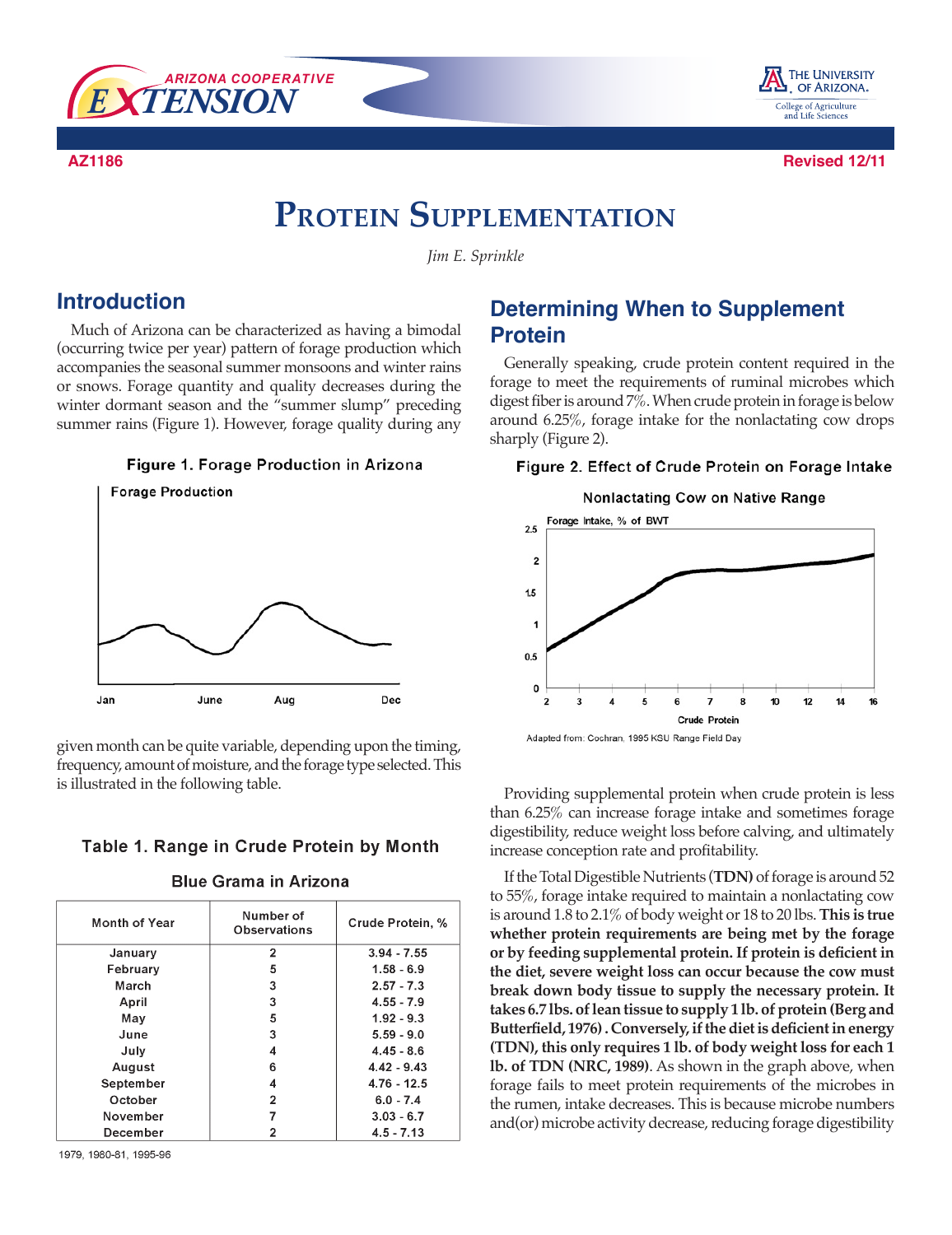and increasing exit time from the rumen for fiber. When the forage only contains 4% crude protein, the above graph projects forage intake of only 1.2% of body weight. Forage intake at this level would cause extreme weight loss. Ignoring deficient protein and only considering the energy deficit, weight loss in the above example could exceed 4 lbs. per day.

As a general rule, do not supplement protein when the forage contains greater than 6.25% crude protein (Caton et al., 1988). However, benefits will be gained by protein supplementation when crude protein in forage is low. This principle is illustrated by the tables below. In the first example (Table 2), forage intake and overall nutrient intake increased by 27% when steers on a 6% crude protein hay diet received additional protein. In the second example (Table 3), supplementing steers grazing tobosa grass was only beneficial when the forage contained less than 7% crude protein.

Obviously, the only way to decide whether you need to supplement crude protein is to test forage for protein content. Your local Extension office can provide a list of commercial labs that perform this service. The cost for crude protein and TDN analyses totals around \$25. Alternatively, near infrared spectroscopy (NIRS) analyses can be performed on fecal samples, provided the cow's diet does not exceed 30% browse. This service is provided by Texas A&M University Grazingland Animal Nutrition Lab at Temple, TX (phone 254-774-6134; **http://cnrit.tamu.edu/ganlab/**.)

It should be mentioned that protein supplementation is only effective when an adequate quantity of forage is available. The strategy when supplementing protein is to feed the microbes enough protein to enable the cow to more effectively process and harvest cheap low-quality forage. When forage utilization (removal of available quantity by livestock, wildlife, and insects) exceeds 50% of the total mass, protein supplementation may be ineffective and expensive. In this scenario, it would be more advantageous to feed a combination protein/energy supplement. The next two graphs support this point. In the first graph, (Figure 3) researchers found that maximum animal gain per acre was achieved when forage utilization was 40 to 50%. Animal performance dropped sharply when forage

#### **Table 2. Cottonseed Meal Supplementation**

Steers Fed 6% Crude Protein Prairie Hay

| Experimental<br>Group | Rumen<br><b>Digestibility</b> | Forage<br>Intake<br>Increase | Net Effect                               |
|-----------------------|-------------------------------|------------------------------|------------------------------------------|
| Supplemented          | 57 %                          | $+27%$                       | + 9% increase<br>in nutrient utilization |
| Control               | 48.8%                         |                              |                                          |

McCollum and Galyean, 1985 Journal Anim. Sci. 60:570

| Table 3. Protein Supplementation with Cottonseed Meal |  |
|-------------------------------------------------------|--|
| <b>Steers Grazing Tobosa</b>                          |  |

| Amount CSM,<br>lbs. | Cost/Day<br>(.114¢/lb.)           | <b>ADG</b> | Extra Gain<br>with CSM | Profit/Day<br>(70¢/lb. calf) |
|---------------------|-----------------------------------|------------|------------------------|------------------------------|
| 1985*               | *(Crude protein below 7% in July) |            |                        |                              |
| 0                   | 0                                 | 0.84       |                        |                              |
| 0.75                | 0.09                              | 0.97       | 0.13                   | 0                            |
| 1.5                 | 0.17                              | 1.48       | 0.64                   | 0.28                         |
| 1986                |                                   |            |                        |                              |
| 0                   | 0                                 | 1.43       |                        |                              |
| 0.75                | 0.09                              | 1.45       | 0.02                   | $-0.07$                      |
| 1.5                 | 0.17                              | 1.57       | 0.14                   | $-0.07$                      |
| 1987                |                                   |            |                        |                              |
| 0                   | 0                                 | 2.16       |                        |                              |
| 0.75                | 0.09                              | 2.38       | 0.22                   | 0.07                         |
| 1.5                 | 0.17                              | 2.36       | 0.20                   | $-0.03$                      |

Adapted from Pitts et al., 1992: Journal Range Mgmt. 45:226-231

utilization reached the 60% level. The standard rule of range management for plant health is "to take ½ and leave ½". This is also good animal management. In the second graph (Figure 4), an experiment was conducted with protein supplementation on mid-grass prairie at two different stocking rates. In the heavy stocking rate regimen, protein supplementation was not economically sound.

The ideal time to supplement protein in terms of a cow's physiological cycle is 60 to 90 days before calving. This is the time period when maintenance requirements are low and you receive the biggest "bang for your buck" in preventing weight loss and increasing conception rate. In most of Arizona with traditional spring calving, this accompanies the forage winter dormancy period. It is an expensive proposition to try to put on weight after calving as Mother Nature is working against you. The demands of early lactation induce weight loss, which is almost impossible to reverse until after about day 45 to 60 of lactation. It is a more cost-effective practice to have the cow maintain or put on weight before calving to provide a safety cushion for weight loss. The table below illustrates the importance of having cattle in good body condition at calving.

### Figure 3. Animal Performance & Stocking Rate Upland Blue Grama Range in Colorado



Adapted from: Bement, 1969 Journal of Range Mgmt. 22:83-86.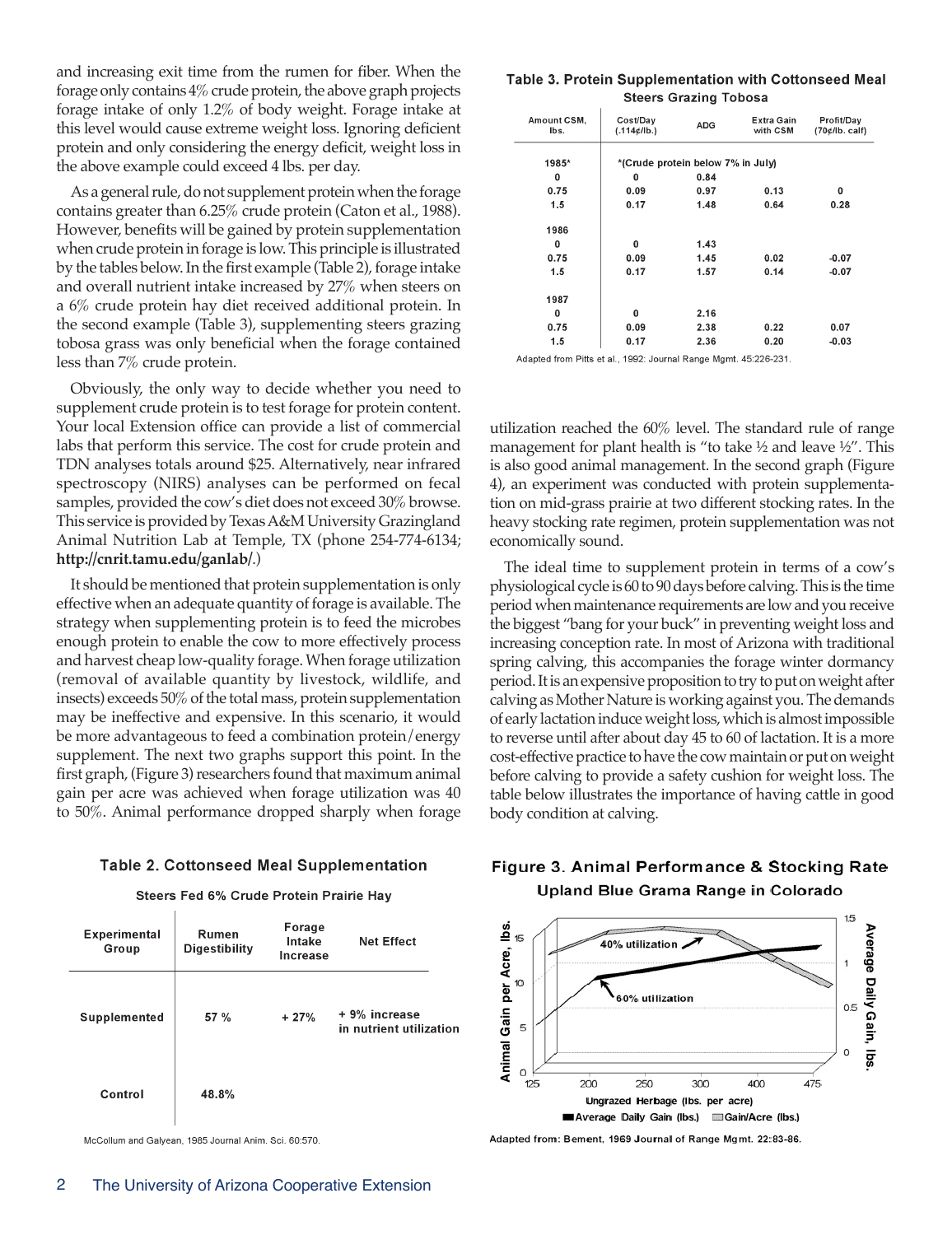### Figure 4. Effect of Stocking Rate Upon **Cottonseed Meal Supplementation**



McCollum et al., 1992 Marvin Klemme Range Res. Sta. Report, OK

This research was done with two-year-old cows in LA, OK, and SC, but the results are similar to those in other states. If in spite of your best efforts, cattle are thin at calving, opportunities may exist to "flush" British and Continental cross cattle with better quality pastures and(or) supplements following peak lactation (around 60 to 70 days). This stage of lactation would accompany the forage "summer slump" time period for many Arizona ranching operations. If cattle have sufficient body fat reserves at calving they may safely coast through the summer slump and maintain acceptable conception rates. However, if cattle are below a body condition score of 4 at breeding time, it may be time to consider using a protein supplement if forage quality is low. Unfortunately, flushing thin cattle following peak lactation does not seem to work for Brahman cross cattle. Research in Australia has shown that lactating Brahman cattle often put the energy obtained from supplements into milk production instead of body fat (Hunter, 1991). This would suggest that the only opportunity one has for increasing fat stores for grazing Brahman cross cattle is before calving.

#### Day 40 of Day 60 of **Body Condition at Breeding Breeding** Calving Season Season  $\overline{4}$  $43 \pm 5$  $56 \pm 5$ 5  $65 \pm 4$  $80 \pm 4$ 6  $90 \pm 9$  $96 \pm 8$

Table 4. Pregnancy % by Body Condition Score

#### Spitzer et al., May 1995. Journal of Animal Science

# **How Much Supplement to Feed**

The most cost effective method in feeding protein supplements is to supplement what is deficient in the forage (amount of protein required by animal - amount contained in forage). Guidelines for doing this are contained in University of Arizona Cooperative Extension Publication az9523 (Sprinkle, 2011). The maintenance requirements for a 1,000 lb. cow are listed in Table 5, but requirements will differ for different size cows and for different milk production. As an example in calculating the amount of protein to supplement, forage crude protein was tested and found to be 4%. For a 1,000 lb. nonlactating cow, the amount of protein that needs to be fed is 2.32 lbs. per day, which is calculated below.

- 1. Find the daily requirement for crude protein, which is 1.6 lbs.
- 2. Determine the amount contained in forage. If we estimate forage intake to increase to 1.7% of body weight for the supplemented cow, then crude protein in the forage is .68 lbs. (1,000 x .017= 17 lbs; 17 x .04 crude protein in forage = .68 lbs. of protein)
- 3. Subtract the amount contained in forage from the daily requirement, which gives .92 lbs. of protein that need to be supplemented.  $(1.6 - .68 = .92 \text{ lbs. of protein needed})$
- 4. Determine the amount of supplement to feed by dividing the amount of protein needed by the protein content of the supplement. If we feed cottonseed meal (44% crude protein), then 2.09 lbs. cottonseed meal would need to be fed on a dry matter basis (.92 lbs. protein ÷ .44 crude protein/lb csm = 2.09 lbs. cottonseed meal)
- 5. Because most protein supplements contain about 10% water, convert feed on a dry matter basis to an "as fed" basis. This would require the feeding of 2.32 lbs. of cottonseed meal per day to meet protein requirements.  $(2.09 \div .9 = 2.32$  lbs. cottonseed meal)

The protein could be fed once a week (7 times the daily rate) without harming the cow (Huston et al., 1999). Ruminant animals have an ability to recycle some of the excess nitrogen contained in protein back to the rumen after it is consumed the first time

### Table 5. Maintenance Requirements of Range Cattle

|                                                                 | Energy<br><b>TDN</b>  | Protein<br>% in diet or lbs. |              |
|-----------------------------------------------------------------|-----------------------|------------------------------|--------------|
| • Nonlactating, Mid-Pregnancy<br>• Nonlactating, Last Trimester | 9.1 lbs.<br>11.0 lbs. | 7.0 or<br>7.9 or             | 1.40<br>1.60 |
| • Early Lactation, 18 lbs. milk                                 | $16.5$ lbs.           | 11.0 or $2.24$               |              |
| • Mid-Lactation, 10 lbs, milk                                   | 14.0 lbs.             | 9.6 or $2.00$                |              |
| • Late Lactation, 7 lbs. milk                                   | $12.8$ lbs.           | $9.5$ or $1.90$              |              |

(1000 lb. cow)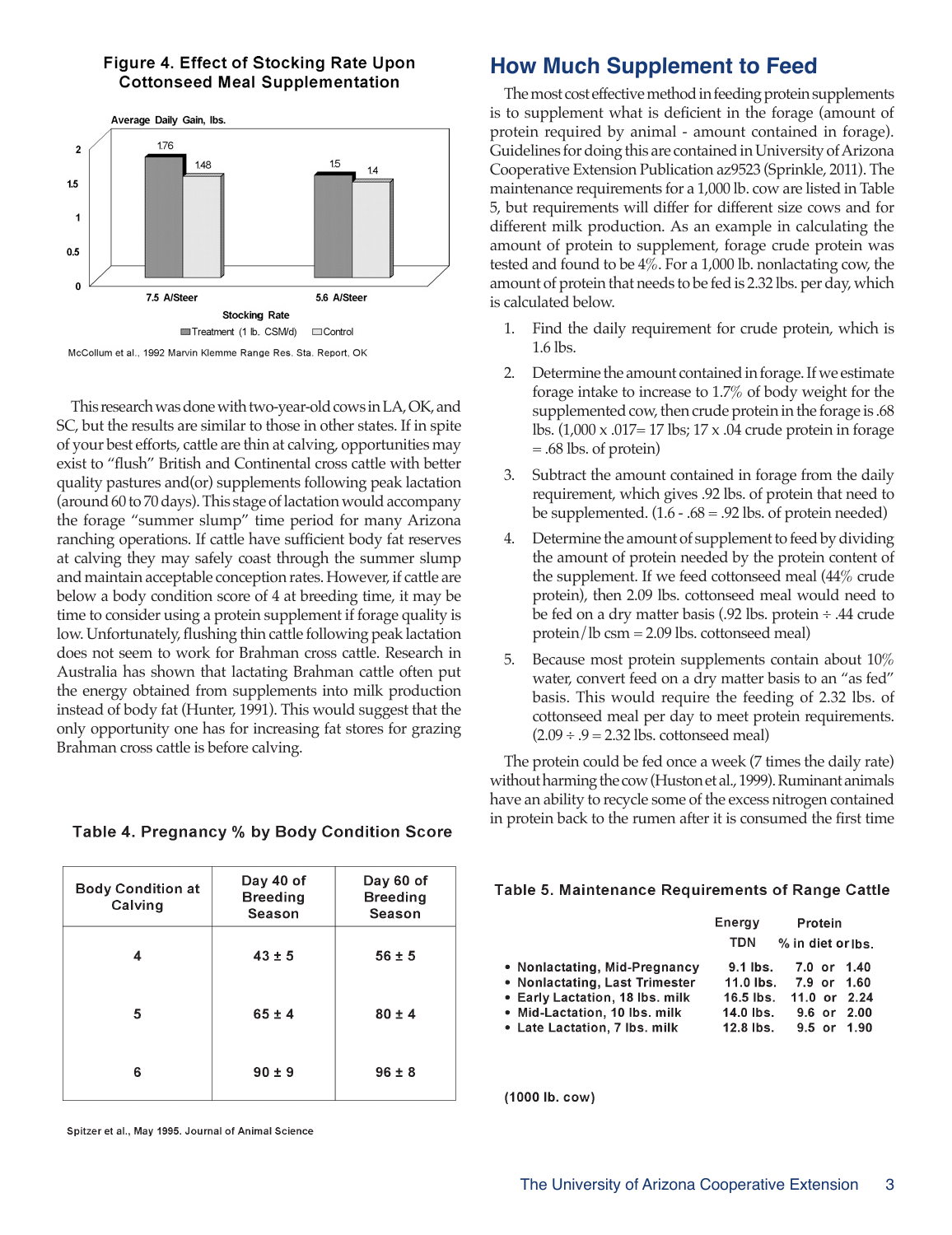(Owens and Zinn, 1988). **Do not feed energy (high grain, protein less than 22%) supplements with less than daily feeding or problems like acidosis and founder can occur.**

# **What Kind of Protein Supplement to Use**

The greatest benefits for protein supplements are usually obtained with high protein of a natural origin (no protein from urea). These type of supplements are also the most expensive to use. A portion of the protein can be obtained from urea in order to cheapen the protein supplement. Too much urea in the supplement can result in reduced intake of the supplement because of palatability problems or urea toxicity if cattle consume too much of the supplement. Recommendations for urea substitution of natural protein will be discussed later.

It is important to know the ideal composition of protein supplements to feed. Although we know very little concerning the ideal amino acid profiles, research has identified the advantage of using supplements with greater crude protein. When five trials in Kansas were summarized, researchers found that increasing crude protein of the supplement from 15 to 22 to 28% resulted in 49% greater forage intake and 22% greater forage digestion (as cited by Paterson et al., 1996). Kansas researchers also found that cattle fed a 13% crude protein supplement lost 193 lbs. over the winter and cattle fed a 39% crude protein ration lost 97 lbs. over the winter (DelCurto et al., 1990).

In stressful situations in which cattle are losing weight, some benefits have been demonstrated by feeding supplements with approximately 40 to 60% of the protein being ruminally undegradable or bypass protein. Feedstuffs high in bypass protein include feather meal, corn gluten meal, and fish meal. Due to palatability problems, rendered animal products are usually limited to 25 to 30% of the total supplement and are combined with grain products to increase palatability. Petersen et al. (1996) reported that weight loss has been reduced and conception rates increased in several experiments by feeding bypass protein. However, they reported that bypass protein supplementation only seems to be effective when animals are losing weight. The additional cost per ton for adding bypass protein is around \$50 to \$80.

When urea is substituted for natural protein in the supplement, it is recommended that no more than 30% of the crude protein in the supplement come from urea (Köster et al., 1996). The table below from research in Kansas represents a slight decrease in cow performance when the percentage of crude protein derived from urea was 30%. If forage quality is very low and the supply of forage limited (as in drought) avoid the feeding of any urea at all.

Liquid feed supplements can be expected to yield similar results to dry supplements. If the supplement does not contain sufficient protein (less than 22% crude protein) it can be expected to perform as an energy supplement. Usually, energy supplements result in substitution of forage by the supplement and can decrease both forage intake and forage digestibility (Caton and Dhuyvetter, 1997). Urea is often added to liquid supplements to increase crude protein. Modern technology has devised an urea molecule (biuret) that breaks down more slowly than the urea molecule used in past formulations. This has

reduced the danger of urea toxicity for liquid feeds. Assumptions made above for dry feeds on the percentage of urea included in feeds and their effect upon performance are probably also valid for liquid feeds. This is illustrated by the graph below. Incremental increases in pregnancy rate were achieved by increasing protein of the molasses supplement by urea and then by cottonseed meal plus urea.

In a presentation given to the American Feed Industry Association in 1995, J.E. Moore made the following conclusions concerning the use of liquid feeds.

- 1. When forage quality was low, forage intake and average daily gain (**ADG**) increased but ADG could still be low or negative.
- 2. When forage quality was high, forage intake decreased, but ADG increased if supplement contained meal + urea or meal.
- 3. Forage intake decreased if forage intake was greater than 1.75% of body weight.
- 4. Forage intake increased if forage intake was less than 1.75% of body weight.
- 5. Forage intake decreased if supplement intake exceeded .8% of body weight (about 8 lbs. for a 1000 lb. cow).
- 6. Forage intake increased when crude protein of the supplement was greater than 22%.
- 7. Liquid feeds acted similarly to dry supplements for forage intake..

### **Deciding Which Supplement to Buy**

The way to evaluate protein supplement purchases is to calculate the cost of each lb. of protein dispensed. This is illustrated below for one supplement fed once a week at seven times the daily rate vs. another supplement that is self fed.

#### **Deciding Which Supplement to Buy**

Supplement A: Fed once/wk  $(2 \text{ lbs.}/d \times 7 = 14 \text{ lbs/ feeding})$ Supplement B: Self fed (2.5 lbs/day)

- 1. Determine protein content of supplements:
	- Supp. A:  $44\%$  CP x 2000 lb. = 880 lb. protein
	- Supp. B: 36% CP x 2000 lb. = 720 lb. protein
- 2. Determine the cost/lb. protein:
	- Supp. A:  $$228/T$  or  $228 \div 880$  lb.  $= $.26/l$ b. protein • Supp. B:  $$260/T$  or  $260 \div 720$  lb.  $= $36/lb$ . protein
- 3. Determine the cost of dispensing supplements: • Supp. A:  $\frac{570}{T}$  or  $70 \div 880 = \frac{600}{T}$ . protein
	- Supp. B:  $$20/T$  or  $20 \div 720 = $.03/lb$ . protein
- 4. Determine protein each cow eats each day:
	- Supp. A:  $2 \text{ lbs. x } .44 = .88 \text{ lb. protein}$
	- Supp. B:  $2.5$  lbs.  $x \cdot 36 = .90$  lb. protein
- 5. Determine the cost/cow/day:
	- Supp. A: .88 lbs. protein x  $(.26 + .08) = $.34/day$
	- Supp. B: .90 lbs. protein  $x(.36+.03) = $.35/day$
- 6. Determine the cost for the herd:
	- Supp. A:  $$ .34 \times 60 \text{ d} \times 100 \text{ cows} = $ 2040$
	- Supp. B:  $$ .35 \times 60 \text{ d} \times 100 \text{ cows} = $ 2100$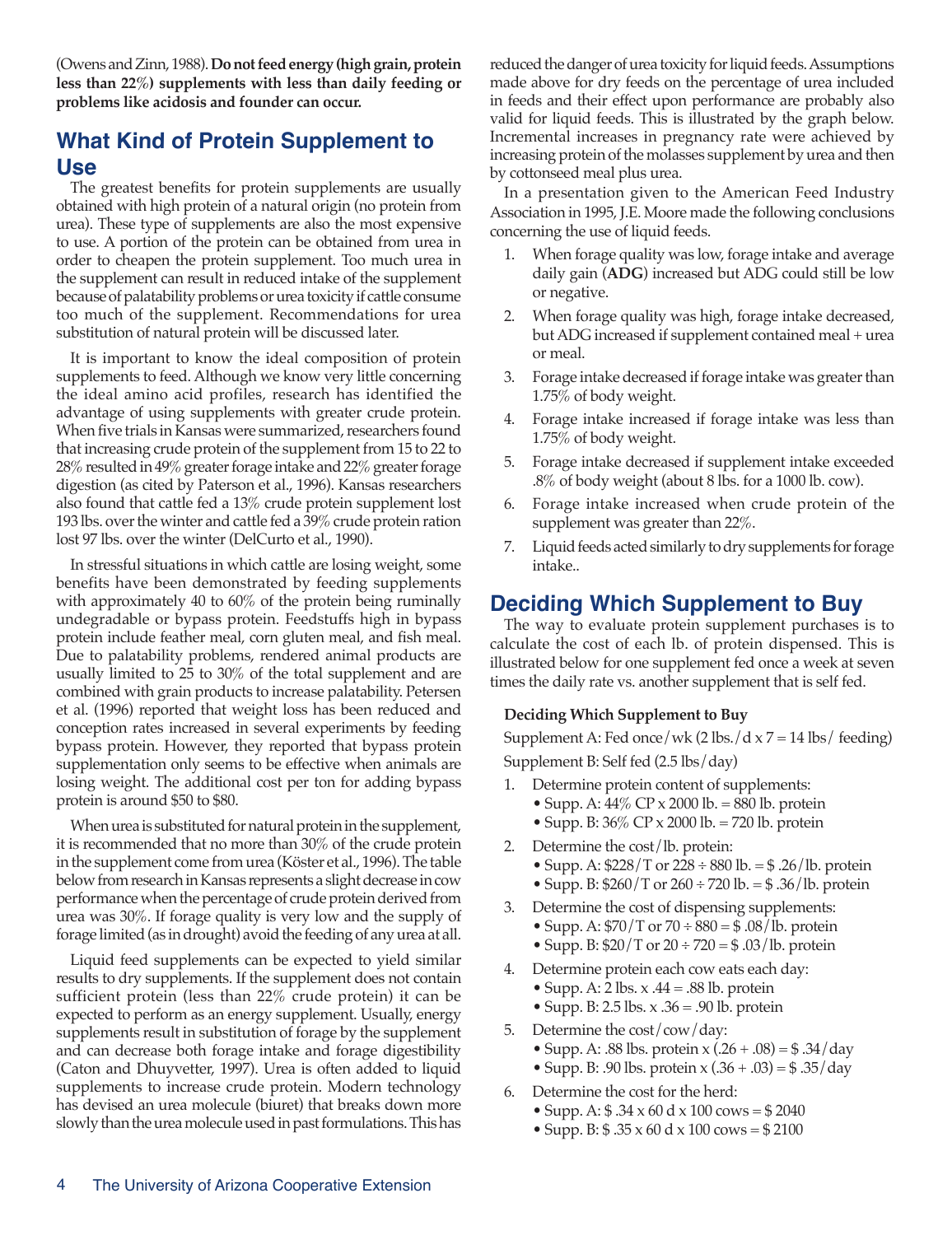### **Figure 5. Molasses Supplements**

#### 3-Yr-Old Cows Fed Stargrass Hay (4 - 6% CP)



In the above example, costs are similar, so a management decision needs to be made. If the producer desired to look at his herd more often, then he might opt for Supplement A. Otherwise, he may wish to use the self-fed supplement.

### **Conclusions**

- 1. The purpose of protein supplementation is to feed microbes so the cow can harvest more cheap forage.
- 2. Adequate available forage is required for protein supplementation to be effective.
- 3. Forage should be tested to determine if supplementation is needed.
- 4. Young cows respond more favorably to protein supplementation than do older cows.
- 5. If forage is less than 6.25% crude protein (CP), protein supplementation typically increases forage intake, decreases weight loss, and increases conception.
- 6. The optimum time to supplement is 60 to 90 d before calving.

#### Table 6. Substitution of Urea for Natural Protein

| Item                                     | 0% CP from<br>Urea | 15% CP from<br>urea | 30% CP from<br>urea |
|------------------------------------------|--------------------|---------------------|---------------------|
| Supplement Intake, Ibs.                  | 4.8                | 4.8                 | 4.8                 |
| Wt. gain (28 Nov - 7 Feb)                | 48                 | 42                  | 14                  |
| Wt. gain {28 Nov - 21 Mar<br>(Calving)}  | -97                | $-107$              | $-130$              |
| Wt. gain {28 Nov - 27 Apr<br>(Breeding)} | $-152$             | $-152$              | $-172$              |
| Wt. gain {28 Nov - 5 Oct<br>(Weaning)}   | 52                 | 62                  | 27                  |
| Pregnancy Rate, %                        | 92.6               | 100                 | 86.2                |

**Cows Grazing Winter Tallgrass Prairie** 

Koster et al., 1996 KSU Cattlemen's Day

- 7. As a general rule, forage with 4% CP requires about 2 lbs. of cottonseed meal or soybean oil meal per cow per day.
- 8. To avoid hurting animal performance, keep CP supplemented by urea less than 30% of the total CP of the supplement.
- 9. Liquid feeds function much like dry protein supplements.
- 10. It is advisable to keep CP in supplements greater than 22% with low-quality forage.

### **Literature Cited**

- Bement, R. E. 1969. A stocking guide for beef production on blue grama range. J. Range Manage. 22:83- 86.
- Berg, R. T., and R. M. Butterfield. 1976. New Concepts of Cattle Growth. Sidney University Press, Australia.
- Caton, J. S., A. S. Freeman, and M. L. Galyean. 1988. Influence of protein supplementation on forage intake, in situ forage disappearance, ruminal fermentation and digesta passage rates in steers grazing dormant blue grama rangeland. J. Anim. Sci. 66:2262-2271.
- Caton, J. S., and D. V. Dhuyvetter. 1997. Influence of energy supplementation on grazing ruminants: Requirements and responses. J. Anim. Sci. 75:533- 542.
- Cochran, R. C. 1995. Developing optimal supplementation programs for range livestock. pp. 58-71. In: Fifty years of Range Research Revisited. KSU Range Field Day. Oct. 27, Manhattan, KS.
- DelCurto, T., R. C. Cochran, L. R. Corah, A. A. Beharka, E. S. Vanzant, and D. E. Johnson. 1990. Supplementation of dormant tallgrass-prairie forage. II. Performance and forage utilization characteristics in grazing beef cattle receiving supplements of different protein concentrations. J. Anim. Sci. 68:532-542.
- Hunter, R. A. 1991. Strategic supplementation for survival, reproduction and growth of cattle. pp. 32-47. Proc. Grazing Köster, H. H., R. C. Cochran, K. C. Olson, T. J. Jones, E. S. Vanzant, and E. C. Titgemeyer. 1996. Effect of increasing urea level in protein supplements on performance by beef cows consuming low-quality tallgrass-prairie forage. pp. 46-48. Ag. Exp. Sta. Rep. of Progress 756, Kansas State Univ., Manhattan, KS.
- McCollum, F. T., and M. L. Galyean. 1985. Influence of cottonseed meal supplementation on voluntary intake, rumen fermentation and rate of passage of prairie hay in beef steers. J. Anim. Sci. 60:570-577.
- McCollum, F. T., R. L. Gillen, and C. Worthington. 1992. Performance of steers grazing rangeland at different stocking rates and supplemented with a high protein feed. Marvin Klemme Range Res. Sta., Field Day Rep. p. 8. Oklahoma Agric. Exp. Sta.